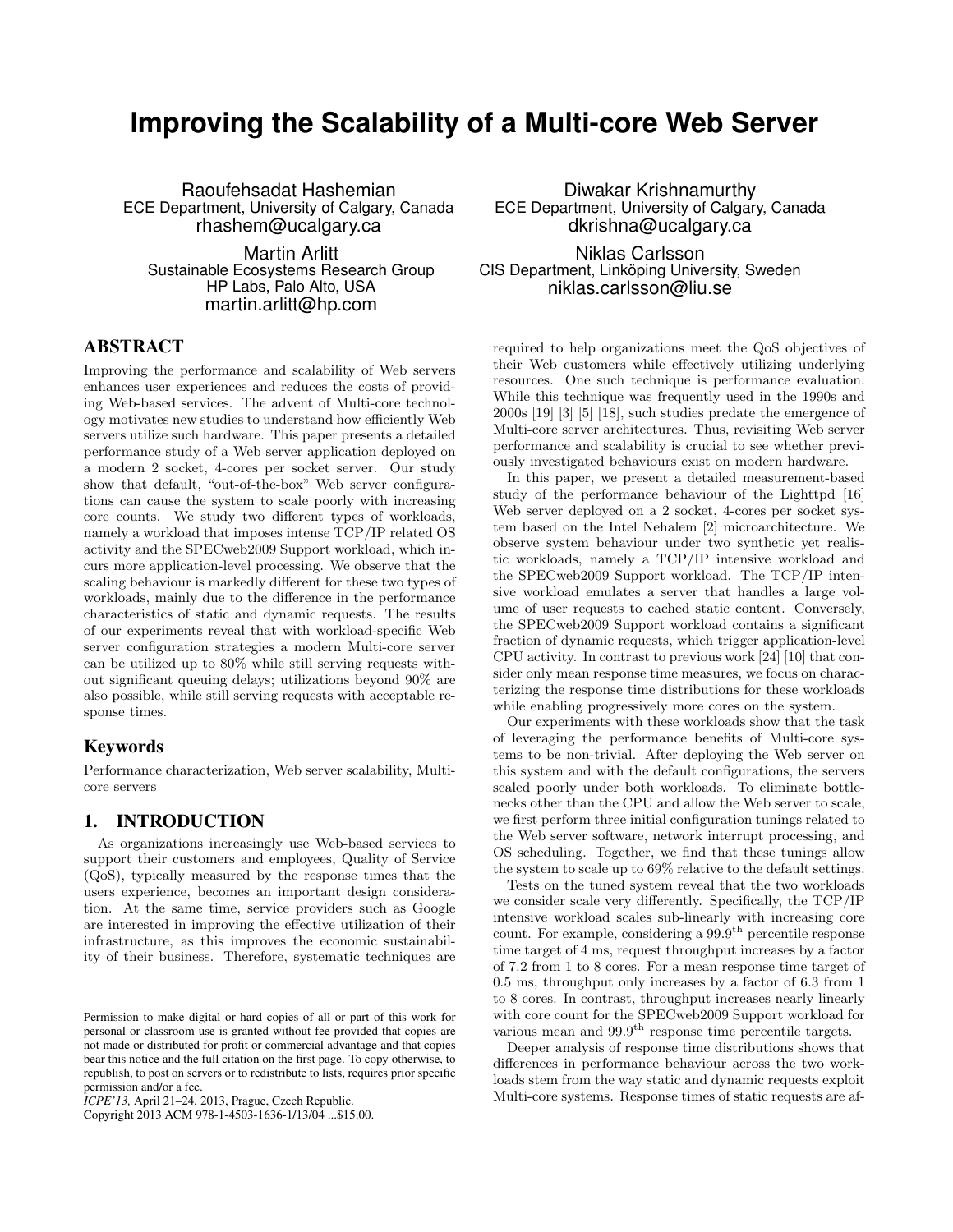fected adversely by overheads related to migration of data belonging to the Web application's processes across cores. In particular, response time degradations are significant when data migrate across the two sockets in the system. For the more memory intensive dynamic requests, the adverse impact of process data migration is offset by an overall reduction in the amount of accesses to main memory.

Due to this workload-dependent behaviour, our results show that a Web server configuration strategy previously proposed by Gaud et al. [10] and Hashemian [13] to improve scalability is not likely to be effective in systems where the mix of static to dynamic requests fluctuates over time. Specifically, this strategy relies on deploying multiple Web server replicas on a host. Web server process and Network Interface Card (NIC) affinity settings are configured to distribute requests to replicas such that application-level processing of a request is carried out on the same socket that handles the network interrupt processing of that request. Our experiments show that the multiple replica approach significantly reduces inter-socket data migrations and improves scalability for the TCP/IP intensive workload. However, the new configuration decreases scalability relative to the single replica configuration for the SPECWeb Support workload. These results suggest that significant scalability improvements can be achieved by dynamically adapting Web server configuration policies at runtime based on the type of workload experienced by the system.

In summary, our paper provides insights on configuring Web servers to efficiently leverage the capacity of Multi-core hardware. With a carefully selected, workload-specific configuration strategy, our results show that a modern Multicore server can be kept 80% busy while still serving requests without significant queuing delays. Furthermore, utilizations beyond 90% are also possible, while still serving requests with acceptable response times. A recent analysis of traces collected from an enterprise environment and a University environment suggests that the top 10 domains in the traces account for a vast majority of observed traffic [11]. Yet, evidence suggests that production servers in these largescale service provider domains are intentionally very lightly utilized [6] in an attempt to ensure good response time performance. We believe such a strategy is inefficient and may need to be revisited in light of evidence presented in this paper.

The remainder of the paper is organized as follows. Section 2 reviews previous work. Section 3 describes the experimental setup, methodology, workloads and the initial Web server configuration tunings done to better exploit the parallelism of Multi-core servers. Section 4 studies the performance and scalability of the tuned server under both workloads. Section 5 explains the multiple Web replica solution and experimentally evaluates the performance gains from employing it for each of the workloads. Section 6 summarizes our work and offers directions for future research.

## 2. RELATED WORK

Several researchers have in recent years proposed novel OS-level enhancements to improve the performance of Multicore systems [7] [15]. For example, Boyd et al. [7] modified the Linux kernel to remove resource bottlenecks that prevent applications from fully exploiting Multi-core hardware. Their study shows how the Apache Web server benefits from these kernel modifications. Kumar et al. [14] characterized the performance of a TCP/IP intensive workload generated on an Intel Core 2, 2-socket, 4 cores per socket system whose network stack is modified to support Direct Cache Access (DCA), which aims to improve response times by allowing a NIC to directly place data into processor caches. The authors show that a DCA-enhanced Linux kernel can perform 32% faster than a stock kernel. In contrast to these studies, we focus on simple performance improvement strategies that do not require application and kernel modifications.

Veal and Foong [24] conducted a performance evaluation of the Apache Web server deployed on a centralized memory Intel Clovertown system. Their work reports that the scalability of the Web server for a SPEC Web workload increases by only a factor of 4.8 from 1 to 8 cores. The authors establish the system's address bus as the main scalability bottleneck. We did not encounter such a bottleneck in this work as we used newer hardware that employs on-chip memory controllers, a NUMA architecture, and faster inter-socket communication mediums.

Harji et al. [12] compare the performance of various Web server software deployed on a quad-core socket. Using two different static workloads, the authors show that their  $\mu$ server and WatPipe implementations specifically optimized for Multicore systems outperform well-known software such as Apache and Lighttpd. They show that with careful tuning the new implementations can sustain up to 6,000 Mbps using 4 cores. In contrast to this work, our paper considers both static and dynamic workloads and investigates deployments spanning multiple sockets. Furthermore, we focus on response time measures in addition to throughput and provide a detailed characterization of low-level hardware usage triggered by Web request processing.

Gaud *et al.* [10] evaluated the performance of the Apache Web server on a 4-socket, quad core AMD Shanghai system using the SPECweb2005 benchmark. As mentioned in Section 1, the authors propose a multiple Web replica solution that minimizes migration of Web server data across sockets and show that the solution improves scalability. Our work differs from this study in many aspects. Firstly, our study is more detailed in that we compare scalability for two workloads with very different characteristics and we consider the entire response time distribution. Secondly, we present a fine-grained analysis of the response time distributions observed at various load levels for these two workloads to identify trends specific to static and dynamic requests. Thirdly, we conduct controlled experiments and report more comprehensive hardware monitoring data to identify low-level processor interactions that impact scalability. Finally, we show that for our system the multiple Web replica solution is not effective for workloads containing a significant fraction of dynamic requests and hence cannot be prescribed as a general scalability remedy to Web site administrators.

## 3. EXPERIMENTAL METHODOLOGY

## 3.1 System Under Study

The Multi-core server under study is a Dell PowerEdge R510 equipped with two quad-core Intel Xeon 5620 processors with the Intel Nehalem architecture. The processors operate at a frequency of 2.4 GHz. They have a three-level cache hierarchy as shown in Figure 1. Each core in a socket has private 64 KB L1 and 256 KB L2 caches. Cores in a socket share a common 12 MB L3 cache. The machine is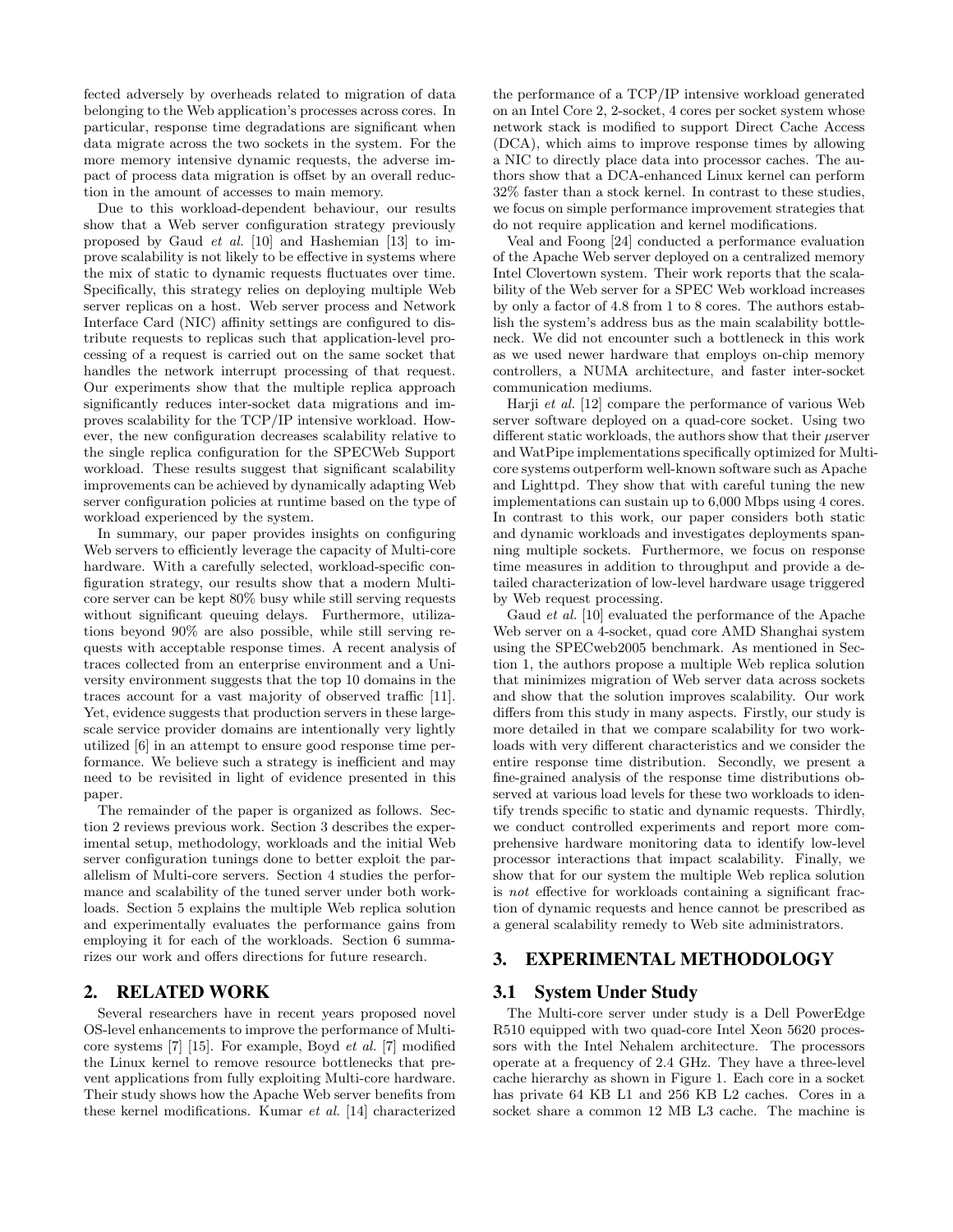equipped with two 8 GB memory banks, each connected to one socket through three DDR3-1333MHz channels. The server uses Intel's QuickPath Inter-connect (QPI) with a capacity of 5.6 Giga Transfers per second  $(GT/s)$  between sockets. The server has a dual-port 10 Gbps Broadcom 57711 NIC and a dual-port 1 Gbps Intel 82576 NIC. The NICs support Message Signal Interrupts-eXtended (MSI-X) and multiple Receive Side Scaling (RSS) queues that enable the distribution of network interrupts between the cores.



Figure 1: Server Architecture

In this study, we focus on CPU bottlenecks and their impact on scalability. Consequently, we intentionally prevent other resources (e.g., disks, network) from becoming the bottleneck. This influences our choice of the Web server and workloads used in our study. The Web server software used in our experiments is Lighttpd 1.4.28 [16]. Lighttpd was chosen as initial tests showed it scaled better than other open source Web servers such as Apache [4]. The event-driven, asynchronous architecture of Lighttpd avoids the need to manage a large number of Web server processes and decreases the size of its memory footprint. This enables the server to experience a CPU bottleneck and allowing for system performance under such a condition to be examined. Lighttpd can exploit Multi-core hardware by spawning multiple worker processes. The fork() mechanism is used to create these worker processes; therefore, they share the same address space and share some data structures in this space. As discussed in Section 3.4, our experiments used 1 worker process per core.

For the multi-tier SPECweb workload, we use the PHP language runtime as the application tier and the FastCGI [8] message exchange protocol as the means of communication between the Web and application server. In this configuration, a PHP-FastCGI process with a set of children are spawned by the Lighttpd Web server at startup. This creates a constant size pool of PHP-FastCGI processes that serve requests for dynamically generated content. We had to use 128 PHP-FastCGI processes per core in our experiments to avoid a software bottleneck.

The SPECweb benchmark emulates the behaviour of a database tier using another Web server referred to as the Backend Simulator (BeSim). We use two machines with Intel Core2 processors and 2 GB of memory for this purpose, as shown in Figure 2. Each BeSim machine executes an instance of Apache Web server with the FastCGI module. The BeSim systems were carefully monitored to confirm that they are not the bottleneck in our experiments.



Figure 2: Testbed for Support workload

## 3.2 Workloads

As mentioned previously, the TCP/IP intensive workload is selected to expose CPU bottlenecks when a server is subjected to very high traffic volumes that induce significant OS activity related to processing of incoming and outgoing network packets. In each experiment, HTTP requests are sent to the server at a rate of  $\lambda$  requests per second. The value of  $\lambda$  is varied to study the behaviour of the server under a wide range of traffic intensities. To isolate the impact of TCP/IP activity, we limit the amount of application-level processing required by each request. Accordingly, all user requests are for a single static 1 KB file, which is highly likely to be served from the processors' caches. With this workload, we were able to carry out experiments up to a maximum rate of 155,000 requests per second, which resulted in a 90% average utilization of the server's cores. To generate such high request rates, we selected the *httperf* [20] Web workload generator. We used 4 instances of *httperf*, each running on a separate dual core client machine to submit this workload to the server. The client machines and the server are connected to each other through a non-blocking 10 Gbps Ethernet switch.

We also consider the SPECweb2009 Support workload. We use this workload to observe system behaviour when there is more application-level activity relative to OS level activity. The increased application-level activity is caused by a more diverse working set of static files, which may trigger processor cache misses. Furthermore, around 5% of requests are dynamically generated and rely on the services of the application tier and the BeSim tier. To prevent the server's disk from becoming a bottleneck, we change the "DIRSCALING" parameter of the Support workload from 0.25 to 0.00625. This reduces the size of the file-set to fit in the server's main memory, however, the probability distributions of file sizes and file popularity remain the same. To ensure that all files are accessed in memory and prevent disk activity, before each experiment the memory cache (including the OS file cache) is cleared and then warmed by accessing all files in a "cache filling" run.

To submit the Support workload, we use *httperf* instead of the Java-based SPECweb load generator client bundled with the benchmark suite. We previously enhanced [13] httperf to submit a workload into multiple server addresses simultaneously. This enhancement is used in the experiments to evaluate multiple replica configuration, that is described in Section 5.4. Eight instances of httperf are deployed across two dual core and one eight-core machines, as shown in Fig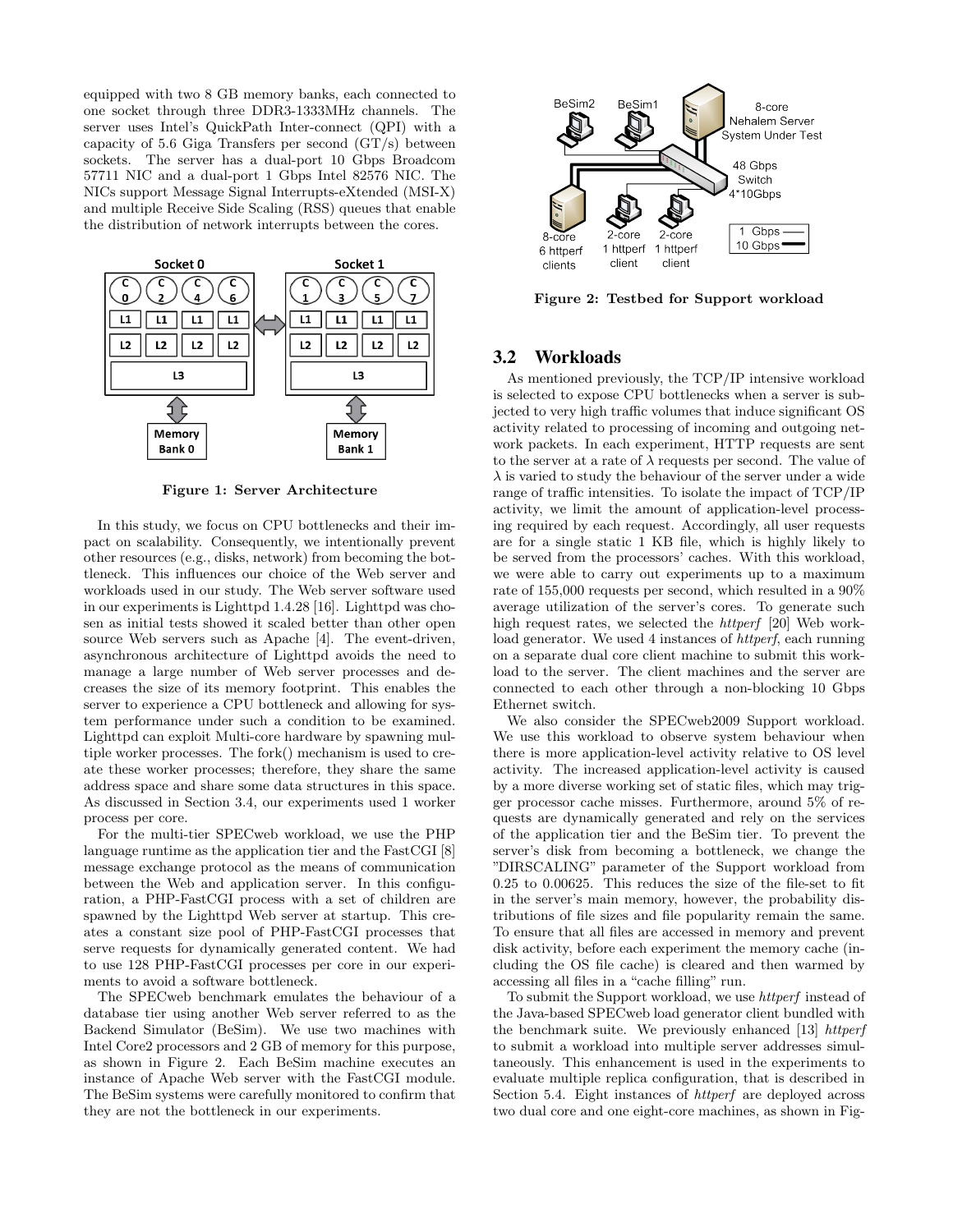ure 2. We first instrumented the SPECweb client to record all request URLs sent to the server along with the send time stamp in an output file. A set of tests were run using multiple Java-based SPECweb clients and the lists of request URLs were recorded. In each experiment, depending on the number of concurrent users for that experiment, a subset of the recorded sessions is submitted to the server using httperf. We verified that the characteristics of the load generated by httperf is very close to that generated by the SPECweb client.

### 3.3 Performance Metrics

The primary scalability metric that we use in this study is the Maximum Achievable Throughput (MAT). We define this parameter as the maximum throughput at which a selected statistical property of the response time distribution is less than a "threshold". MAT is measured for two typical statistical metrics used in practice by performance analysts, namely the mean and the  $99.9<sup>th</sup>$  percentile of the response time distribution. The mean (average) response time is often used by queuing theorists, whereas practitioners and Internet service providers often are interested in percentiles; particularly the upper percentiles that capture the tail effects [9]. The response time thresholds differ depending on the Service Level Agreement (SLA) for a particular Web service. For instance, Amazon Dynamo Services uses an SLA where the  $99.9<sup>th</sup>$  percentile threshold is 300 msec [9]. In our experiments, the mean response time thresholds are set to about four to five times the mean response time under low load. This represents a scenario where there is contention among users for server resources yet users experience an acceptable interactive response. The threshold values are constant for all the experiments, however, the effect of selecting other thresholds is also discussed.

To quantify the server's behaviour, a variety of metrics are collected. To monitor the CPU, disk, and network utilizations of the server, the collectl [22] tool is used, which we confirmed incurred a negligible CPU overhead of around 1%. Low-level hardware monitoring data was collected using Performance Counter Monitor (PCM) [1] tool (specific to Intel architectures). To eliminate the effect of the hardware monitoring overhead on the scalability measurements, all the experiments were run twice, first without PCM to collect the scalability metrics, and then with PCM to collect the hardware event statistics. The experiments without PCM were repeated multiple times to achieve tight 95% confidence intervals for the reported mean response times. In all our experiments, 95% confidence intervals were less than 1% of their corresponding mean values.

## 3.4 Initial Configuration Tuning

In this section, we describe our initial configuration tuning exercise aimed at preventing software or OS bottlenecks from limiting the scalability of the server. Table 1 shows the quantitative values of performance improvements achieved through three configuration tunings for both TCP/IP intensive and Support workloads. The first column describes the configuration tuning while the other two columns show the improvement in the MAT for mean response time thresholds of 0.5 msec and 5.0 msec, respectively for the TCP/IP and SPECweb2009 Support workloads. We confirmed that the tuning strategy's effect on the higher percentiles is also positive. The three tuning steps are as follows:

Number of Web server processes: The Lighttpd documentation suggests a setting of two HTTP worker processes per core for CPU bound workloads. As the first configuration tuning step, we set this parameter to one. From Table 1, the MAT value was 14% and 1.5% higher with this setting for the TCP/IP intensive and the Support workloads, respectively, when compared to the default setting. This result indicates that for our workloads, the overhead of context switching between two worker processes is greater than the gains achieved through duplicating workers. Furthermore, the performance gain from this tuning is greater for the TCP/IP workload than for the Support workload. Careful workload-specific tuning of this parameter is therefore critical for obtaining good performance.

OS scheduling: As the next tuning strategy, we examined the Linux process affinity mechanism [17] as an alternative to the default Linux scheduler. The default scheduler dynamically migrates Web application processes among cores. We used the affinity mechanism to statically assign each of the 8 Lighttpd worker processes to its own distinct core. From Table 1, core affinity significantly outperforms the default Linux scheduler. The MAT increased 10% and 4.0% for the TCP/IP Intensive and Support workloads, respectively, compared to the MAT obtained after the previous tuning step. This result shows that for a TCP/IP intensive workload, migrating cached data pertaining to a worker process across cores can adversely impact performance. For the Support workload, we ran an additional experiment where the affinity setting was also applied to the application tier in a way that the PHP-FastCGI processes were equally divided between the cores and statically assigned to them. This further improves the MAT value by around 5% with respect to the mean response time. Therefore, the two affinity settings can improve the server's scalability up to 9% for the Support workload.

Network interrupt handling: The default NIC configuration uses a single core on the system to process interrupts from the NIC. As a result, the interrupt handling core became saturated under high loads, even though the utilization of the other cores was low. Therefore, the network interrupt handling load was distributed between the cores by creating 8 RSS queues on the NIC and affining each of the queues to a distinct core through the Linux IRQ Affinity Setting mechanism. From Table 1, distributing the interrupts improved the MAT value up to 45% and 20.5% for the TCP/IP Intensive and Support workloads, respectively relative to the MAT obtained after the previous tuning step.

Overall, these changes improved the MAT by 69% and 31% for the TCP/IP Intensive and Support workloads, respectively, relative to the default OS settings. The experiments presented in the next section use these tuned settings.

## 4. SCALABILITY EVALUATION

In this section, we describe the results of scalability evaluation experiments for the TCP/IP intensive and the SPECweb Support workloads. For each workload we change the load intensity to utilize the server to its capacity. We study the performance of the 8 core server when it has 1, 2, 4, or 8 active cores.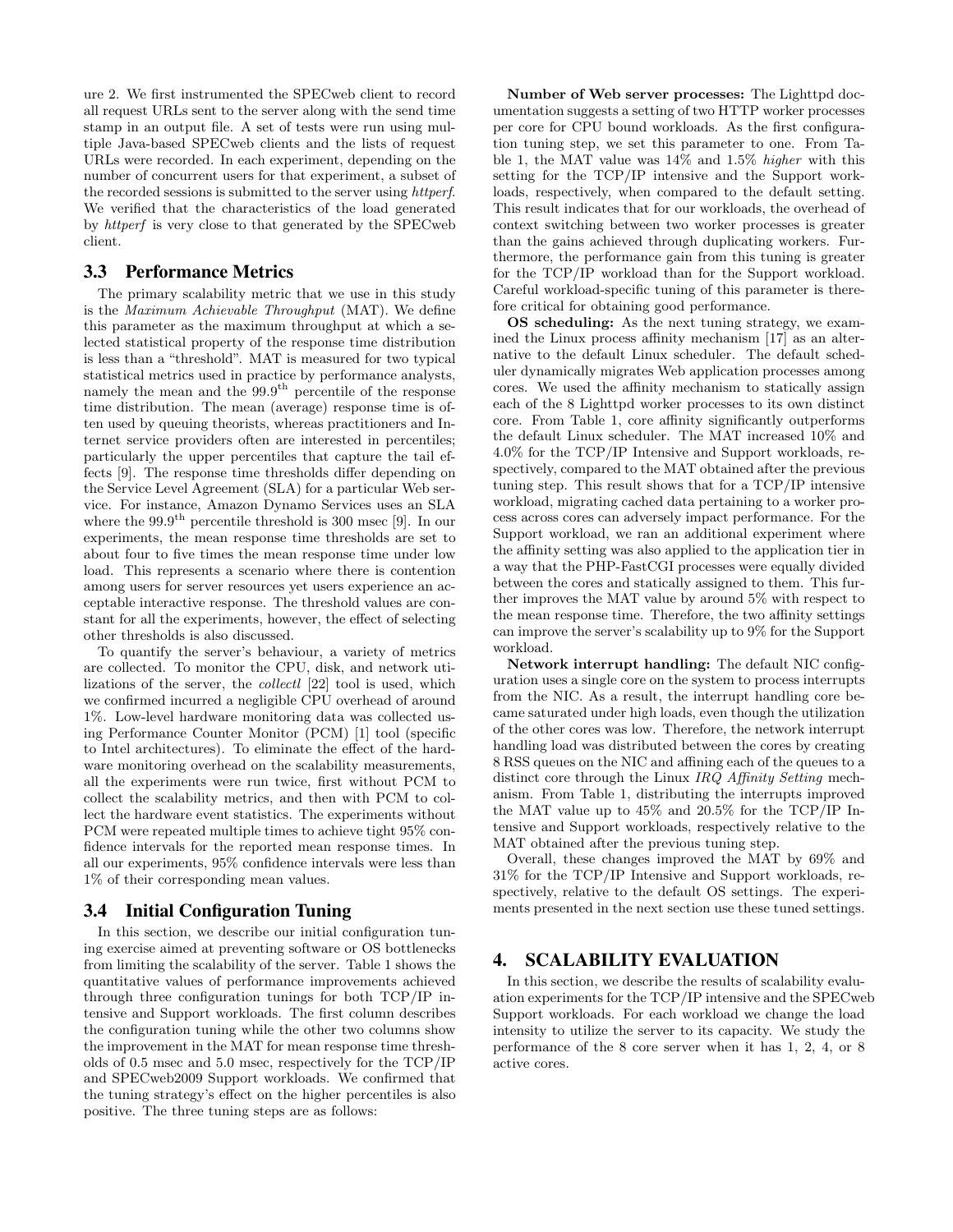Table 1: Effect of configuration tunings on the server's scalability

| Tuning Method                                       | Scalability Improvement   |                  |
|-----------------------------------------------------|---------------------------|------------------|
|                                                     | TCP/IP intensive workload | Support workload |
| Decreasing number of Lighttpd processes from 2 to 1 | $14.0\%$                  | $1.5\%$          |
| Employing core affinity                             | $10.0\%$                  | $9.0\%$          |
| Balancing network interrupt handling load           | 45.0%                     | $20.5\%$         |



Figure 3: Normalized Maximum Achievable Throughput (MAT) with 1, 2, 4 and 8 active cores for the TCP/IP intensive workload

### 4.1 TCP/IP Intensive Workload

Figure 3 shows the normalized MAT values with respect to mean and  $99.9<sup>th</sup>$  percentile response times for 1, 2, 4 and 8 active cores. Different threshold values are used for the two different statistical properties of response time. While the acceptable mean response time is set to 0.5 msec, a 4 msec threshold is considered for 99.9<sup>th</sup> percentile of response time for this workload. In the experiments with 2 and 4 active cores, all cores are selected from the same socket. We normalize MAT values with respect to the value observed with 1core. From the figures, the server scales close to proportionally from 1 to 2 cores with respect to both mean and 99.9th percentile of response times. However, for more than 2 cores, the scalability factors starts to degrade. The degradation is more severe for the mean response times. The overall scalability from 1 to 8 core is 6.3 for mean and 7.2 for 99.9th percentile. Selecting larger response time thresholds results in similar numbers. However, lower thresholds slightly decrease the scalability factors. These numbers suggest that there is a scalability problem in the system from 4 to 8 cores. Moreover, the problem is not confined to the tail, but observed throughout the body of distribution.

Analysis of the server's response time at different load levels reveals that scalability problems become severe when moving from 4 cores, i.e., using 1 socket in the system, to 8 cores, i.e., using both sockets on the system. The measured response time values as a function of CPU utilization are depicted in Figures 4(a) and 4(b) for the mean and  $99.9<sup>th</sup>$  percentile, respectively. Figure 4(a) show that mean response times only increase gradually till a mean per-core utilization of 80% for experiments with 1, 2 and 4 active cores. However, in the experiment with 8 active cores, the mean response times increase with a larger slope from 60% utilization. A similar trend is observable for the  $99.9<sup>th</sup>$  percentile of response times in the experiments with 2, 4 and 8 active

cores. Interestingly, the  $99.9<sup>th</sup>$  percentiles are significantly higher with 1 active core. This demonstrates that when only 1 core is active in the system, a subset of requests have significantly high response rimes. We have not yet been able to determine the reason for this behaviour inspite of the large amount of hardware event data that we collected.

In summary, Figure 4(a) confirms the presence of a scalability problem in the system when all 8 cores are active while Figure 4(b) demonstrates that the problem manifests itself throughout the response time distribution. This problem prevents the Web server from fully utilizing available processor resources. In Section 5, we evaluate a Web server configuration strategy which can reduce the impact of this problem.

### 4.2 Support Workload

For this workload, the load on the server is changed by varying the number of concurrent users in the system. Similar to the TCP/IP intensive workload, in the experiments with 2 and 4 active cores all cores are selected from the same socket.

Figure 5 shows the MAT values with respect to mean and  $99.9<sup>th</sup>$  percentile response times for 1, 2, 4 and 8 active cores. We consider thresholds of 5 msec and 500 msec for mean and 99.9th percentile of response time, respectively. From the figure, the server shows a different scalability behaviour under the Support workload. While the server scales sublinearly from 1 to 2 cores with respect to the mean response time, the scalability factors improve as we activate more cores. The overall scalability from 1 to 8 core is 7.8 and 7.9 for the mean and  $99.9<sup>th</sup>$  percentile of response time, respectively. The numbers suggest that the server scales well for the Support workload. Increasing the threshold did not have considerable effect on the scalability factors. However, selecting a lower threshold (e.g. 4 msec and 400 msec) results in a slightly better scalability from 4 to 8 cores.

Figures 6(a) and 6(b) further emphasize the differences between the TCP/IP workload and the Support workload. The figures show the mean and  $99.9<sup>th</sup>$  percentile of response times as a function of server CPU utilizations for 1, 2, 4 and 8 active cores. They demonstrate four main observations related to the server's scalability. First, from Figure 6(a), with all 8 cores enabled it is possible to utilize the cores to up to 80% without encountering significant response time increases. Second, at high loads and for a given utilization level, the experiments with 2 and 4 active cores have higher mean response times compared to the experiments with 1 and 8 active cores. A similar trend is observable for the 99.9th percentile of response time as depicted in Figure 6(b). Third, the performance degradations of the 2 and 4 core curves relative to the 8 core curve are less for the 99.9<sup>th</sup> percentile of response times compared to the mean. Finally, while the experiments with 1 active core have the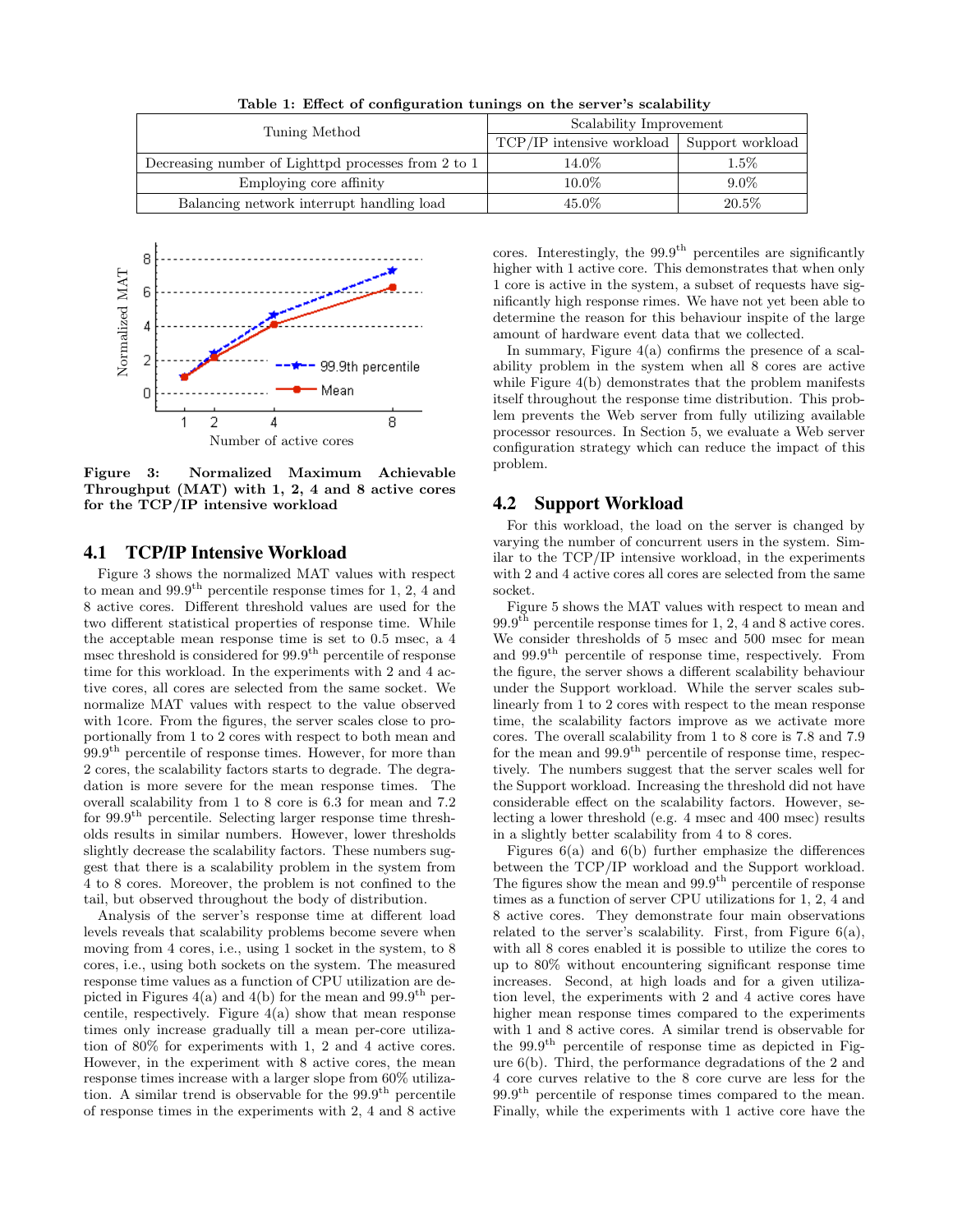

Figure 4: Web server response time vs. CPU utilization for the TCP/IP intensive workload: (a) Mean (b)  $99.9<sup>th</sup>$  percentile



Figure 5: Normalized Maximum Achievable Throughput (MAT) with 1, 2, 4 and 8 active cores for the Support workload

best performance considering the mean response time, the best  $99.9<sup>th</sup>$  percentile response times is measured with 8 active cores, especially at high load. These observations reveal that activating more cores in a single socket has a negative effect on the server's scalability for the Support workload. This effect is more in the lower percentiles and less on the tail of the response time distribution. Moreover, activating another socket considerably improved the scalability.

We next analyze the reasons for the differences in scalability behaviour of the body and tail of the response time distribution. We plot the Cumulative Distribution Function (CDF) of response times in Figure 7 to study how the response time of different types of requests differ when we activate more cores in the server. A single test was selected from the experiments with 1, 2, 4 and 8 cores. In each experiment the selected test is the one which causes a CPU utilization of 80% per core. This way we could ensure that the comparison is done at a constant load level relative to the available resources (number of cores). From Figure 7, the response time distributions are almost identical for 1, 2, and 4 cores cases for the first 95 percentiles. Response times are significantly higher when 8 cores are active. The conditions are reversed for the last 5 percentiles. For this portion of requests, the response times in the tests with 2 and 4 core are considerably higher than the response times in the test with 1 and 8 cores. The CDF plots demonstrate that activating 8 cores causes a performance degradation for requests with smaller response times while requests with larger response time benefited from having 8 active cores.

We now focus on the identity of the requests with large response times, which benefit from having 8 active cores, i.e., both the sockets. We use the detailed response time log file output by httperf to plot response times as a function of the size of responses to request as shown in Figure 8. The plot was generated from the output of a test with 8 active cores at 80% per-core utilization. Plots for other numbers of cores and load levels have similar trends. Each point in the graph represents a single request submitted to the server during the test. The plot reveals that requests with medium response sizes have the highest response times. Using the httperf log files, these response sizes correspond to content that is dynamically generated by the application tier. Therefore, dynamic requests scale well with activating both sockets.

Considering the observations from Figures 7 and 8, we can conclude that the server has a different scalability behaviour when handling the static and dynamic requests. While the server scales well for the dynamic requests, there are some scalability problems when handling static requests, especially when moving from 4 to 8 cores, i.e., from 1 socket to 2 sockets. The fraction of dynamic requests in the Support workload is significant enough that this workload sees an overall scalability improvement with increased core count. However, the TCP/IP intensive workload contains a solitary static file and hence scales comparatively poorer with core count, especially while moving from 1 socket to both sockets.

Towards understanding the response time behaviour, we now discuss important low-level differences in system usage across the 1 socket and 2 sockets scenarios. When only one socket in the system is active, there is unlikely to be significant migration of data over the inter-socket QPI links since the Linux memory manager tries to allocate memory locally. In contrast, as discussed shortly, in the 2 socket scenario there can be significant data flow across the two sockets through QPI links. Contention for the QPI links can potentially hurt the performance of the 2 sockets case. How-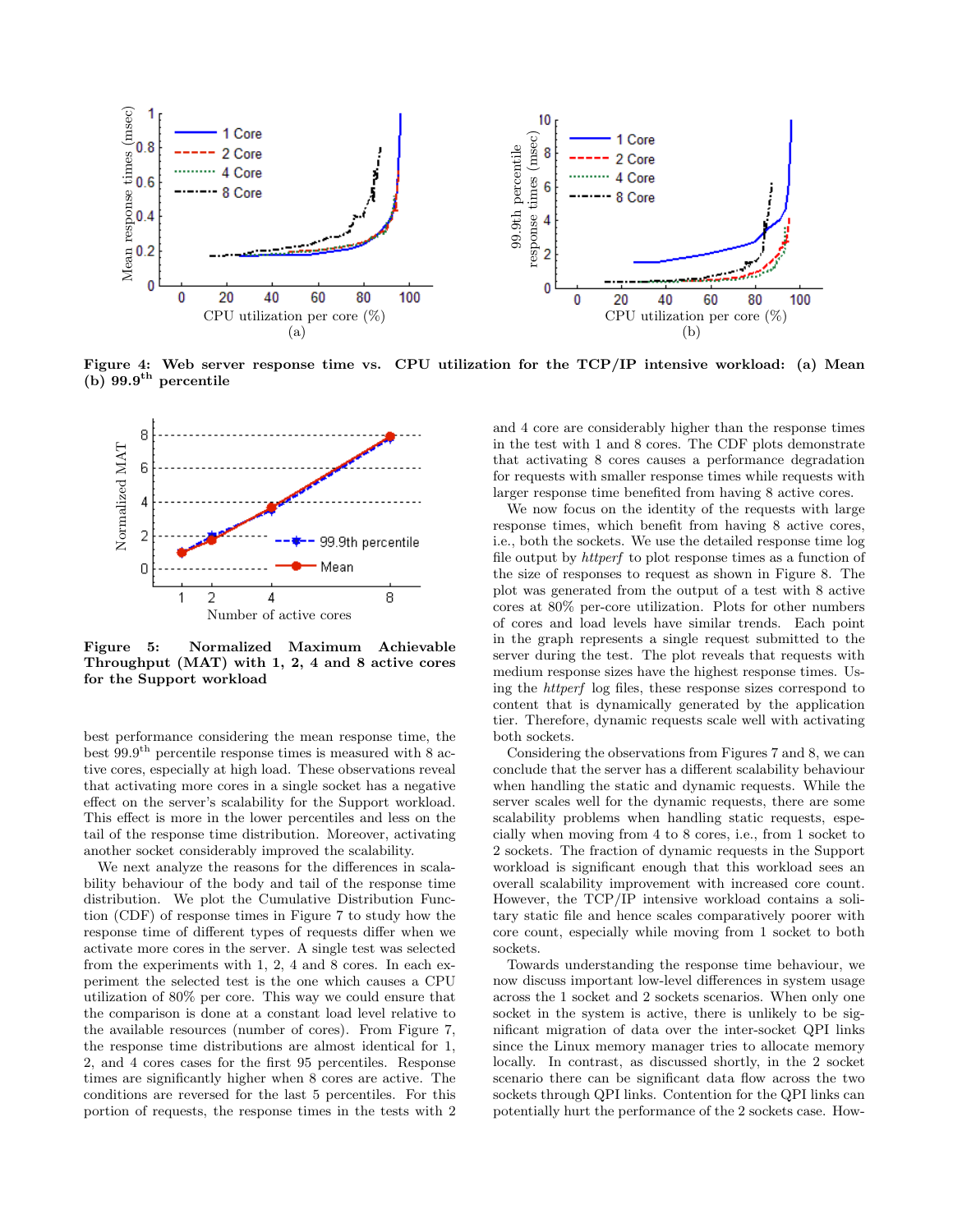

Figure 6: Web server response time vs. CPU utilization for the Support workload: (a) Mean (b) 99.9<sup>th</sup> percentile



Figure 7: Cumulative Distribution Function (CDF) of response times in 80% CPU utilization for SPECweb Support workload

ever, the 2 socket case exposes twice the L3 cache capacity to the Web application processes. This can afford performance gains for the PHP-FastCGI processes, which others have shown to be memory-intensive  $[23]$ <sup>1</sup>. In the next section, we study the relative effects of such interactions in the context of a previously proposed scalability enhancement technique that aims to reduce inter-socket communications.

## 5. SCALABILITY ENHANCEMENT

In this section, we evaluate the multiple Web site replicas approach suggested recently [10] [13] to enhance the scalabil-



Figure 8: Response time vs. response size for a test with 8 active cores and 80% CPU utilization for the Support workload

ity of Multi-core Web servers. To facilitate subsequent discussions, we first provide some background on how network packet processing and application data shared among Web application processes can increase the traffic in the socket inter-connect. We then describe the multiple replicas solution and present experiments to characterize its effectiveness under various circumstances.

#### 5.1 Effect of Network Packet Processing

When the TCP packets carrying an HTTP request arrive at the server, the NIC sends an interrupt to one of the processor cores. The packet is then copied to the private cache of the core that is going to handle the interrupt. After the packet is processed by the core (e.g., TCP/IP protocol processing such as checksum calculation), a Web server process is chosen to serve the HTTP request. The data within the packet is then copied to the process's buffer space. There are three possibilities in this stage. First, the core on which the Web server process resides is the same core that has processed the packet interrupt. In this case, the data already

<sup>&</sup>lt;sup>1</sup>To confirm the memory-intensiveness of PHP-FastCGI processes, we compared the memory access traffic for the Support workload with 8,000 concurrent users to a statistically similar workload where the dynamic requests were replaced by static requests of the same response size. We noticed that the workload with dynamic requests caused 3.6 times more traffic to the main memory than the workload with static requests.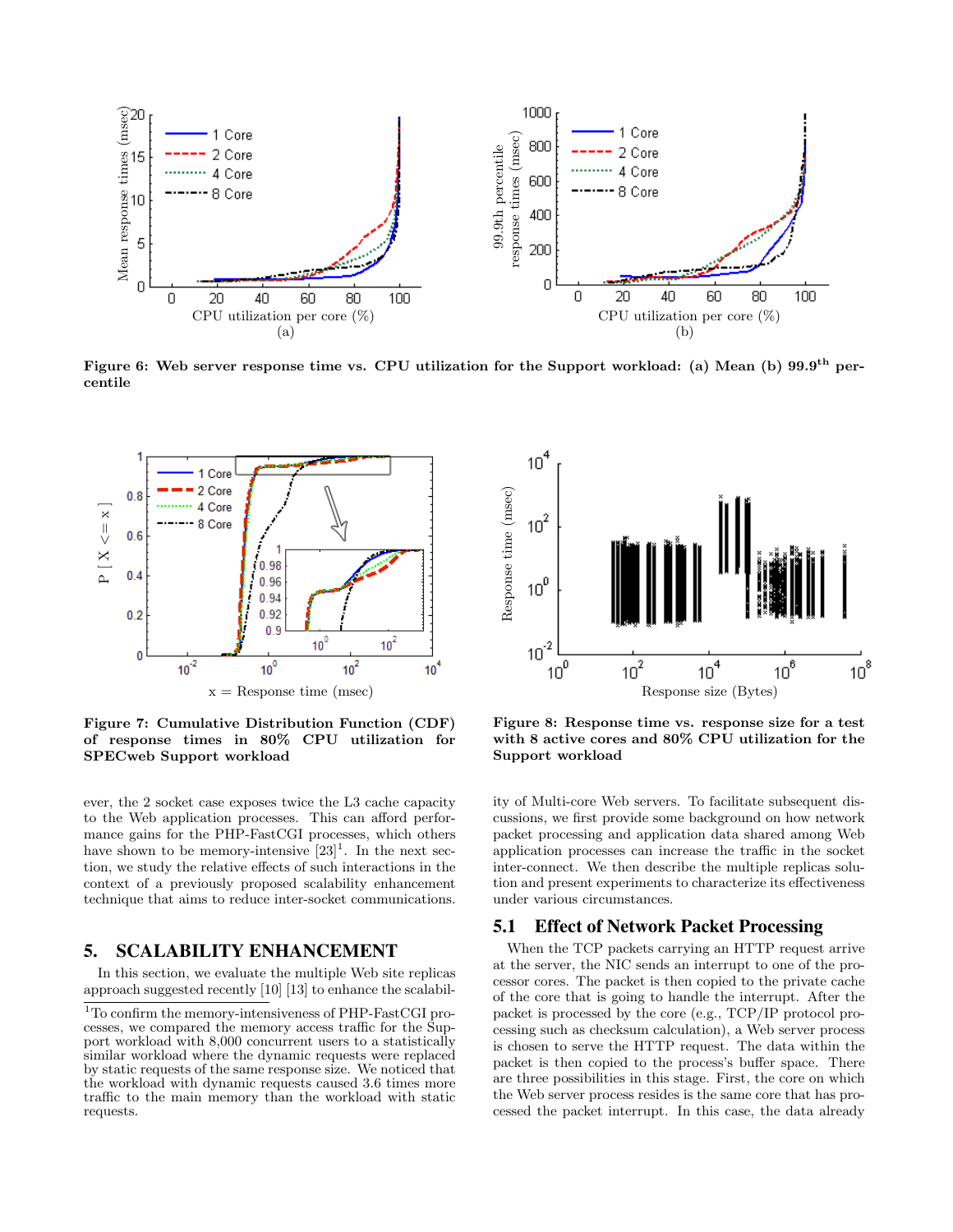exists in the private cache of that core. Second, the core on which the Web server process resides and the packet processing core are not the same, but are from the same socket. In this case, the data may exist in the shared L3 cache of that socket. Third, the Web server process residing core and the packet processing cores are from different sockets. In this case, the data should be fetched from the cache hierarchy of the other socket [21]. This causes an increase in the QPI links' traffic which can result in contention in the QPI links at high request rates.

As discussed previously, the server's MSI-X enabled NICs can divide interrupts among a set of hardware RSS queues with packet distribution among the queues performed using a hashing technique. Furthermore, interrupts assigned to each queue can then be bound to a specific core through the IRQ Affinity Setting supported by Linux. We show how this feature can be exploited to reduce inter-socket communications in Section 5.3.2.

### 5.2 Effect of Shared Application Data

Both Lighttpd and PHP-FastCGI processes can share data, e.g., kernel libraries and associated data structures, between themselves. A process residing on a given socket may request a given piece of data cached at the L3 cache of the other socket due to a previous access by another process residing on that socket. This can have a positive impact on performance since it eliminates costly accesses to main memory. However, it triggers migration of shared data across sockets that may cause heightened contention for the QPI links. Hence, the overall performance impact of shared application data depends on which of these two effects dominates.

#### 5.3 Multiple Web site Replicas

The multiple Web site replicas solution takes advantage of the Linux taskset and IRQ Affinity mechanisms, multiple network interfaces available on modern servers, and their support for MSI-X and RSS to reduce inter-socket communications stemming from the migration of network packets and data shared among Web application processes residing on different sockets. In the following subsections, we describe how we setup the non-replica approach and two variants of the multiple replica approach on our server.

#### *5.3.1 Original Configuration*

Figure 9(a) shows the schematic of the network and Web server configuration for the server used in our setup. The server has a dual-port NIC that can operate as two individual NICs. Each NIC has its own IP address and is configured to use four queues. Queues 0 to 3 of NIC 0 are assigned to cores 0 to 3 of socket 0, and queues 0 to 3 of NIC 1 are assigned to cores 0 to 3 of socket  $1^2$ .

The original Web server configuration used in the experiments with 8 active cores involves running a single Web server software instance with 8 Lighttpd processes. Each of these processes is bound to one of the 8 active cores as shown in Figure  $9(a)$ . When a request arrives at the server, it will first be processed by one of the queues of the NIC and next the HTTP request is handled by one of the Web server processes. The NIC and the Web server process to handle the request are each chosen with equal probabilities. Therefore, when the TCP packets of a request are processed by the cores of one socket, there is a 50% chance that the HTTP request is processed by a process residing in the other socket<sup>3</sup>. As mentioned previously, there are 128 PHP-FastCGI processes per core. These are not shown in the figure for the sake of clarity.

#### *5.3.2* 2-replica Direct *Mapping*

An alternative configuration is to run two instances of the Web server software, each having 4 Lighttpd processes and 4 x 128 FastCGI processes bound to the cores of one socket. Each instance is denoted as a Web site "replica". The processes of replica 0 are bound to the IP address of NIC 0. Consequently, the requests coming through NIC 0 are processed by the processes of replica 0. The same setting is performed on replica 1 and NIC 1. Figure 9(b) shows the schematic of the alternative configuration with two instances of the Web server. From the figure, the processes of replica 0 reside in socket 0. The queues of NIC 0 are also assigned to the cores of socket 0. This ensures that for all the requests sent through NIC 0, both the TCP packets and the HTTP requests are processed by cores of socket 0. This means the TCP packets and HTTP request will be processed on the same socket with 100% probability. We refer to this mapping of NIC queues and replica processes as 2-replica Direct mapping.

Employing the 2-replica Direct mapping eliminates costly inter-socket communications involving migration of network packets. Furthermore, since both replicas are independent, a significant sharing of data among Web application processes will not trigger QPI traffic. However, as mentioned previously, the absence of sharing among sockets can represent a lost caching opportunity that might result in more main memory accesses. It follows from these discussions that the multiple replicas approach tries to leverage properties of the single socket scenarios discussed in the previous sections while still using both sockets in the system.

#### *5.3.3* 2-replica Indirect *Mapping*

To better understand the selective importance of eliminating network packet related QPI traffic and shared application data related QPI traffic, a third configuration is considered. This is done by configuring replica 1 (on socket 1) to process the requests sent through NIC 0 (on socket 0). Thus, when the TCP packets of a request are processed by the cores of one socket, the HTTP request is processed by a Web server process residing in the opposite socket. This mapping of NIC and replica shown in Figure  $9(c)$  is referred to as 2-replica Indirect mapping. Employing the 2-replica Indirect mapping forces the occurrence of costly inter-socket data migrations due to the network processing. However, as Web application processes within a replica still share the same socket, this mapping is similar to the 2-replica Direct mapping in terms of avoiding shared application data related QPI traffic.

### 5.4 Evaluation

This section presents experiments performed to evaluate the effectiveness of the multiple replica approach. First, the

<sup>2</sup>There are other options for configuring the two NICs, such as assigning the same IP address through NIC teaming and enabling eight RSS queues for each NIC. We experimentally evaluated these configurations and did not observe a considerable performance difference for our workloads.

<sup>3</sup>Our workload generator sends requests to the IP addresses of both NICs of the server with equal probabilities.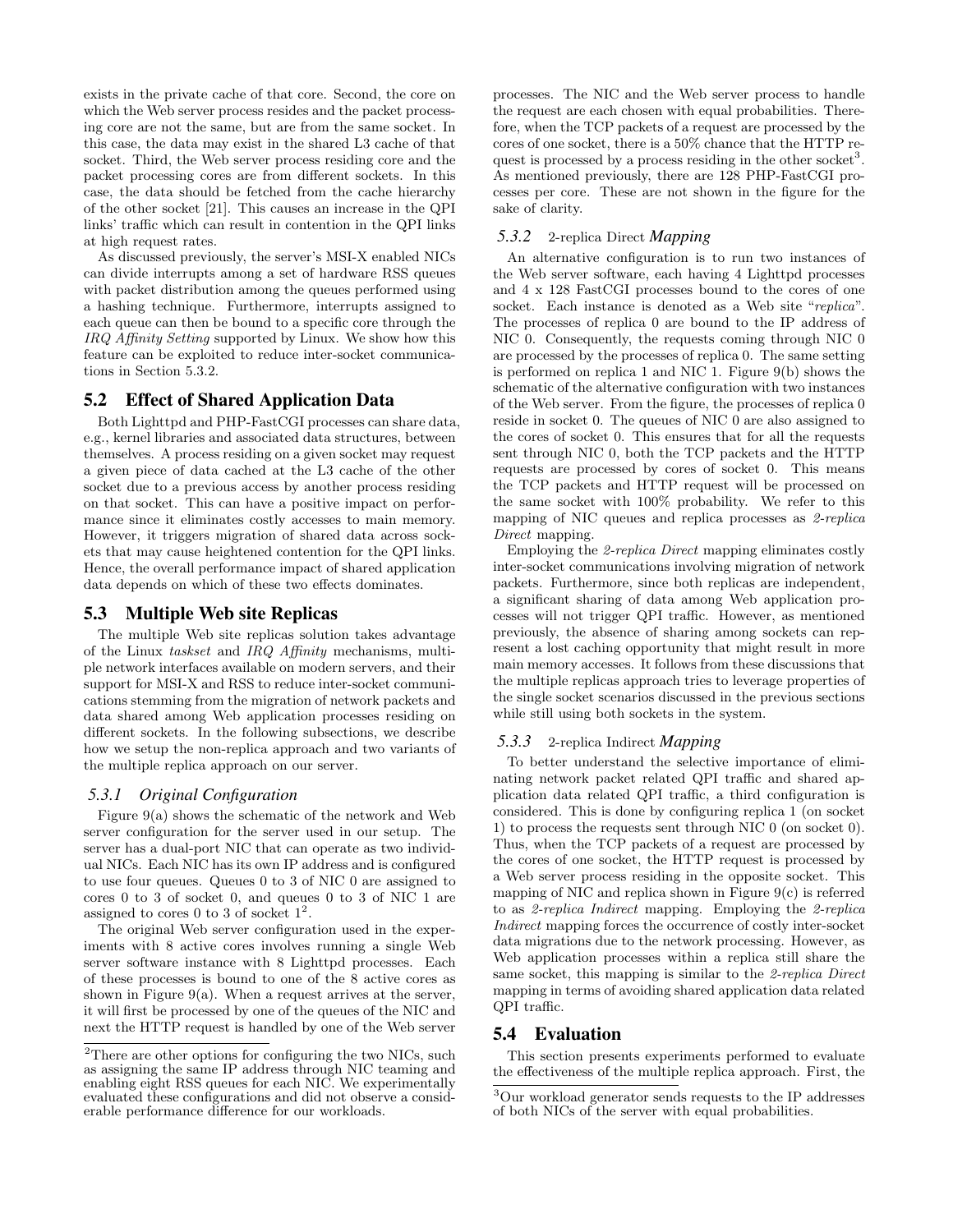

Figure 9: NIC queue and Web server process mappings: (a) Original (b) Direct mapping (c) Indirect mapping

results of experiments conducted using the new configurations under the TCP/IP intensive workload are presented. We then examine the server under the Support workload. Finally, the hardware event data collected during the experiments with both workloads is presented to identify the causes for the observed performance behaviour.

## *5.4.1 TCP/IP Intensive Workload*

Results from the original configuration with 8 active cores are considered as the baseline. Figure 10 shows the mean response times as a function of request rates for the baseline (1 replica), 2-replica Direct mapping and 2-replica Indirect mappings. From the figure, the MAT (considering a mean response time threshold of 0.5 msec) is the highest for the 2-replica Direct mapping. Furthermore, the MAT for the 2-replica Indirect mapping, while less than that of 2-replica Direct, is higher than the baseline. Specifically, the MAT values improve around 12.3% and 6.5% with the 2-replica Direct and 2-replica Indirect mappings, respectively. The improvements in the MAT with respect to a  $99.9<sup>th</sup>$  percentile threshold of 500 ms (not shown due to space constraints) are 5.2% and 3.1% for the 2-replica Direct and 2-replica Indirect mappings, respectively. While selecting a lower threshold reduces the scalability improvements, choosing a thresholds larger than our selected thresholds does not affect the results.

The improved scalability of the Web servers with the 2 replica Indirect mapping compared to the baseline despite the 50% additional inter-socket migration of data due to network processing suggests that reducing QPI traffic triggered by processes accessing shared data is most responsible for observed scalability improvements. Since the TCP/IP workload has no dynamic requests and does not use the PHP-FastCGI processes, this result suggests that there is significant sharing of data among Lighttpd processes. Furthermore, since Lighttpd processes are not memory-intensive [23], this workload does not seem to be impacted by the inability of a replica to benefit from the L3 cache of the socket hosting the other replica.

#### *5.4.2 Support Workload*

Figure 11 compares the mean response times for the experiments for the baseline, 2-replica Direct and 2-replica In-



Figure 10: Web server response time vs. request rate for 8 cores with baseline and 2 replica configurations under TCP/IP intensive workload

direct mappings. The figure demonstrates that the server's scalability degrades significantly with the new configurations under the Support workload. From the figure, the MAT for 2-replica Direct and 2-replica Indirect mappings are statistically similar (considering the 95% confidence interval) and around 9.9% lower than the baseline. The graph for the  $99.9<sup>th</sup>$  percentile of the response times (not shown) showed a similar performance degradation for the multiple replica cases. The MAT value with respect to the  $99.9<sup>th</sup>$  percentile of the response time was 9.9% and 14.8% lower than the baseline for the 2-replica Direct and 2-replica Indirect mappings, respectively. This result contradicts previous studies [10] by indicating that the multiple replica configuration does not always improve a server's scalability.

We now investigate the effects of the multiple replica solution on the response time of the static and dynamic requests in the Support workload. The CDF plot of response times for the baseline, 2-replica Direct and 2-replica Indirect mappings for the tests with 80% CPU utilization is depicted in Figure 12. The plot was generated from the output of the tests with 7,000 concurrent users. Plots for other high load tests have similar trends. From the graph, the first 95 percentiles of response times, mainly static requests, improved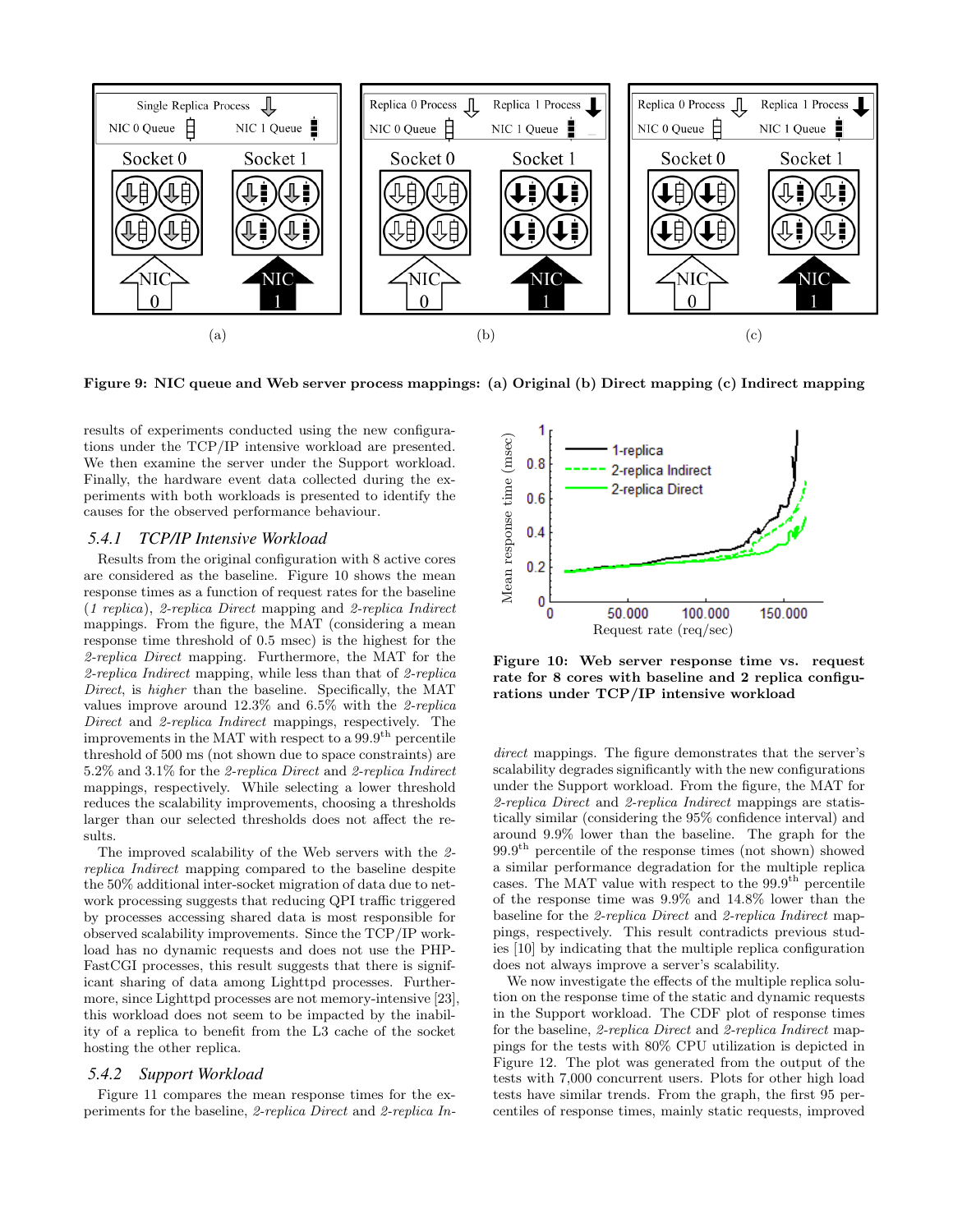significantly with 2-replica configurations compared to the baseline. This is analogous to the results obtained from the experiments under TCP/IP intensive workload. On the other hand, the last 5 percentiles of the responses times, mainly dynamic requests, are lower for tests with 2 replicas. The results reveal that the multiple replica configuration degraded performance for the dynamic requests. Since these requests consume most of the processing resources and their response times are an order of magnitude higher than the static requests, their performance decides the overall scalability of the server under the Support workload.

The results of experiments with Support workload suggest that dynamic requests do not benefit from reducing QPI traffic. Due to the memory-intensive nature of such requests, the inability of PHP-FastCGI processes of one replica to use the cache hierarchy of the socket containing the other replica seems to hurt overall performance. In the next section, we provide more evidence for these claims, using hardware event data collected during the experiments.



Figure 11: Web server response time vs. request rate for 8 cores with baseline and 2 replica configurations under Support workload



Figure 12: Cumulative Distribution Function (CDF) of response times in 80% CPU utilization with baseline and 2 replica configurations under the Support workload

#### *5.4.3 Hardware Events Data*

The results presented in Sections 5.4.1 and 5.4.2 revealed that the multiple replica approach improves performance for the TCP/IP intensive workload while degrades it for the Support workload. In this section, we identify possible causes of this performance behaviour. As mentioned is Section 3.3, we collected hardware event data to analyze the root causes of the observed performance characteristics in different stages of this study. To evaluate the effect of using multiple replicas, the socket-inter-connect traffic, L3 cache hit rates, and memory access statistics were collected.

Figure 13(a) shows the average QPI traffic at various load levels for the TCP/IP intensive workload. From the figure, a considerable decrease in QPI traffic is observable from the baseline to 2-replica Direct mapping. Moreover, the QPI traffic is higher than the baseline for 2-replica Indirect mapping (because for 50% of requests HTTP request and TCP packet are processed on the same socket). These measurements confirm that applying the multiple replica approach can decrease inter-socket migration under a TCP/IP intensive workload. From Figure 13(b), the average QPI traffic decreased from the baseline to 2-replica Direct mapping for the Support workload. Moreover the QPI traffic for the 2 replica Indirect mapping is higher than the baseline. This confirms that the multiple replica solutions were able to decrease the inter-socket migration for the Support workload as well. However, the amount of reduction is much less than the TCP/IP intensive workload. This is likely due to the fewer TCP/IP activities (lower request rate) for the Support workload which results in fewer inter-socket data migration of network processing data.

We now present measurements to discuss the reasons for the different effects of the multiple replica approach on the response times of static and dynamic requests. From Figure 14, the L3 hit ratio decreases at higher loads for the multiple replica configurations. Figure 15 shows that accesses to the main memory increase in the 2-replica Direct and 2-replica Indirect mappings due to a reduction the number of L3 cache hits. This confirms our previous observation that workloads with dynamic requests benefit from a PHP-FastCGI process having access to the cache hierarchies of both sockets in the single replica scenario. The results presented in this Section, confirmed that using multiple Web site replicas does not always improve the servers scalability. However, it is still effective for certain types of workloads.

### 6. CONCLUSIONS

In this paper, we characterized the behaviour of a Web server deployed on a Multi-core architecture under two different workloads. The non-intrusive configuration changes we explored resulted in significant scalability improvements. Investing time in server tuning allowed us to utilize all of the server's cores up to 80% without causing significant queuing delays for users; even at 90%, delays may be tolerable for peak usage. We believe that such increased utilization would enable popular service providers to deploy fewer servers, thereby reducing both their capital and operating expenses [11]. For example, service providers such as Google and Facebook operate hundreds of thousands of servers; even a 10% reduction in the number of servers required could save these companies non-negligible amounts of money, as well as reducing their environmental footprints.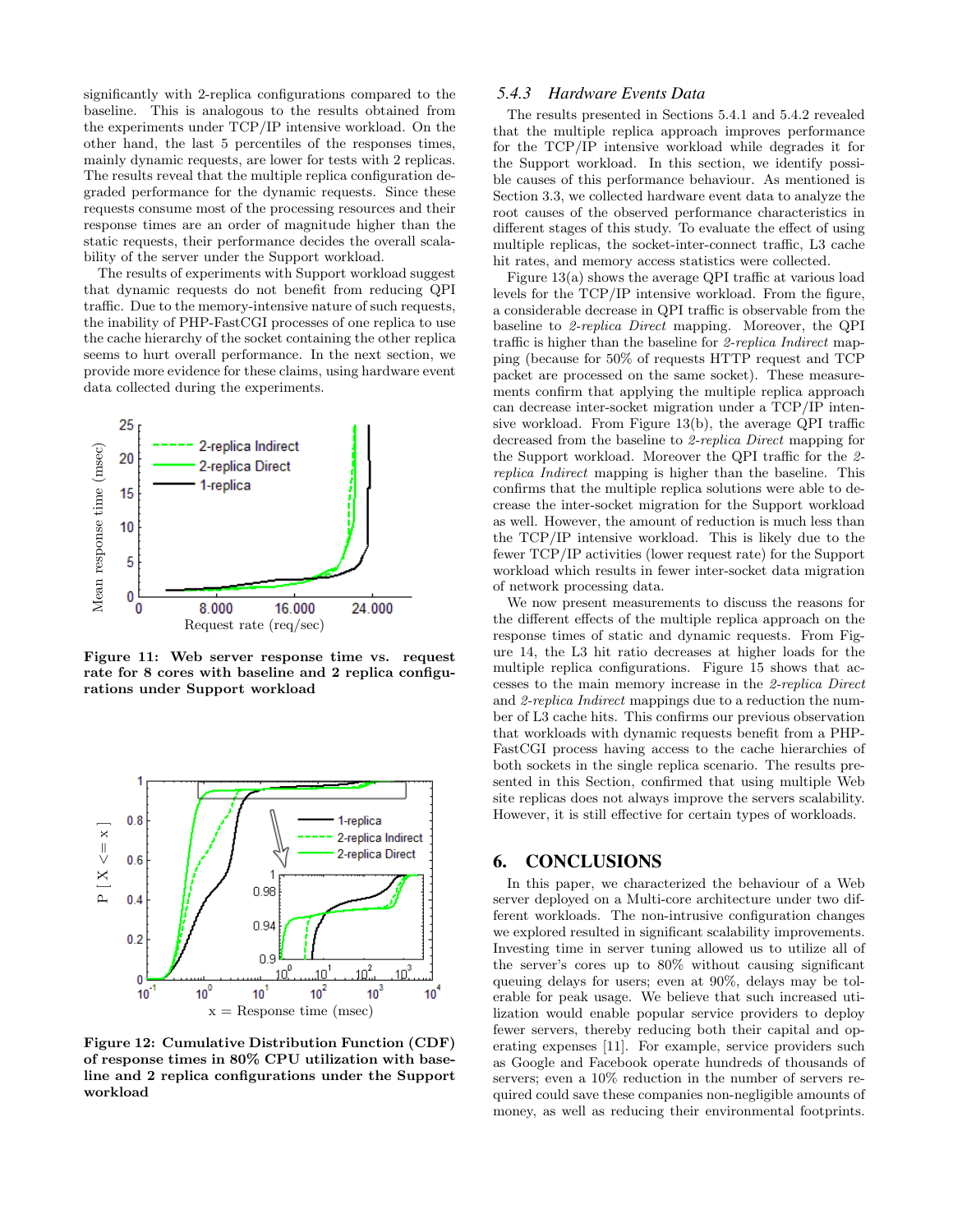

Figure 13: Average QPI traffic vs. request rate for 8 cores with baseline and 2 replica configurations: (a) TCP/IP intensive workload (b) SPECweb Support workload



Figure 15: Total memory access vs. request rate for 8 cores with baseline and 2 replica configurations under Support workload



Figure 14: L3 cache hit ratio vs. request rate for 8 cores with baseline and 2 replica configurations under Support workload

Reducing the number of servers required to support a workload could also enable other savings, such as reduced cooling demand in data centers.

Our work studied in detail the relationship between workload characteristics, low level processor usage, and performance. Specifically, detailed experimentation involving two different workloads showed that the server exhibits different scaling characteristics for static and dynamic requests. The performance of static requests handled degrades as the core count increases and is especially poor when both sockets are fully utilized. In contrast, the performance of dynamic requests increases from 1 socket to 2 sockets. We showed that static requests suffer from inter-socket communication triggered while using both sockets in the system. In contrast, dynamic requests handled by the significantly more memory-intensive application tier benefit from the ability to use the cache hierarchy of both sockets.

Due to these findings, our paper establishes that a previously proposed approach to enhance Web server scalability by reducing inter-socket communications [10] [13] may not be effective for workloads with dynamic requests. Our work suggests that scalability enhancement strategies need to be arrived at after careful consideration of workload characteristics. In particular, a Web server configuration can be adapted at runtime to fluctuations in the mix of static to dynamic requests. As an example, consider a popular news Web site. Most news Web sites include dynamic content. However, in the event of an important alert or breaking news that triggers a significant increase in the user traffic, the Web site administrators may disable dynamic content to reduce the load on the server. From our results, the system can in this situation benefit from having multiple Web replicas. The Web site can resume normal operation by disabling those replicas when the user traffic returns to normal.

Our study focused on a widely used processor microarchitecture (Nehalem) and a well-known combination of Web and application servers (Lighttpd, FastCGI-PHP). However, we believe that the scalability behaviour can be different for other systems with different hardware architectures or software configurations. For instance, the performance degradation of dynamic requests due to the use of multiple replicas may not appear in a system with a very large last level cache. On the other hand, a Web server with larger memory footprint, such as Apache, may even suffer performance degradation for static requests. This motivates the need for systematic experimentation to ascertain the best scalability enhancement strategy for a given system. While this time and budget investment may not be of large profit for a small organization, the achieved gain for enterprise Web service